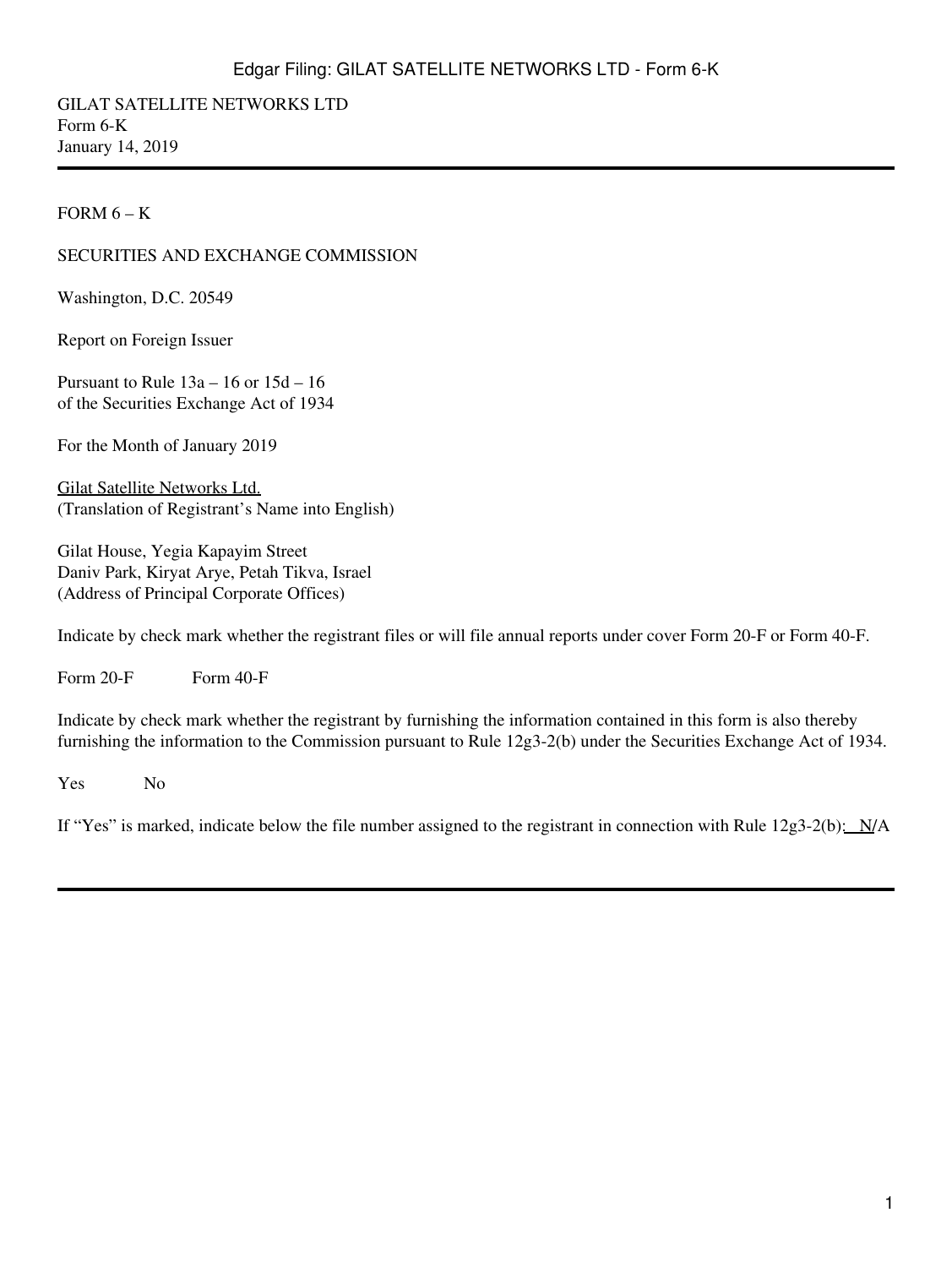Attached hereto is Registrant's press release dated January 14, 2019, announcing that Gilat to Report Fourth Quarter and Full Year 2018 Results on February 12.

Signature

Pursuant to the requirements of the Securities Exchange Act of 1934, the Registrant has duly caused this Report to be signed on its behalf by the undersigned, thereunto duly authorized.

> Gilat Satellite Networks Ltd. (Registrant)

Dated January 14, 2019 By: /s/ Yael Shofar Yael Shofar General Counsel

Page 2 of 4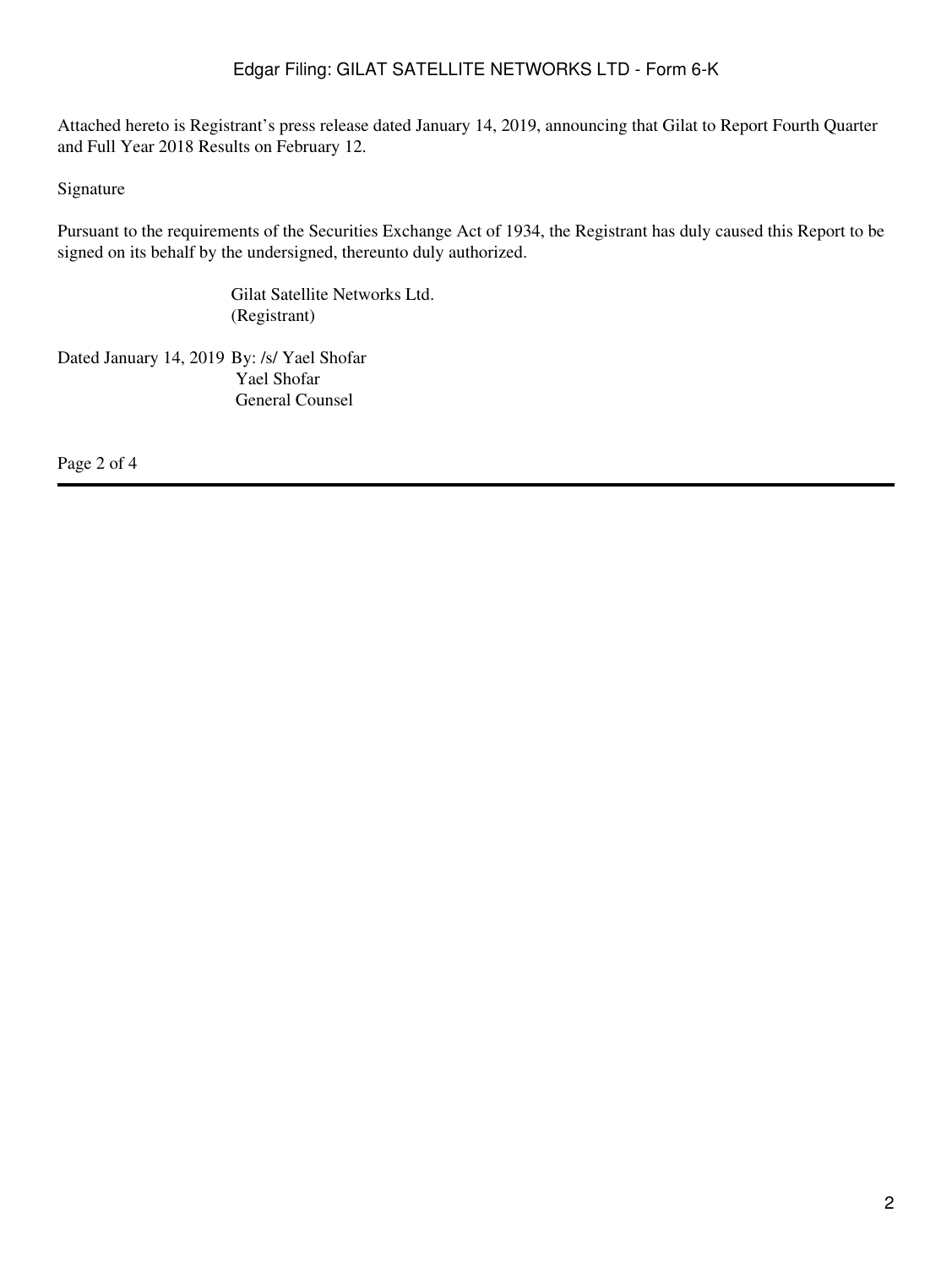Gilat to Report Fourth Quarter and Full Year 2018 Results on February 12

Petah Tikva, Israel, January 14, 2019 -- Gilat Satellite Networks Ltd. (NASDAQ, TASE: GILT), a worldwide leader in satellite networking technology, solutions and services, today announced that it will release its fourth quarter and full year 2018 financial results on Tuesday, February 12, 2019.

Conference Call and Webcast

Following the release, Yona Ovadia, Chief Executive Officer, and Adi Sfadia, Chief Financial Officer, will discuss Gilat's fourth quarter and full year 2018 results and participate in a question and answer session:

Date: Tuesday, February 12, 2019 Start: 09:30 AM EST / 16:30 IST Dial-in:US: 1-888-668-9141 International: (972) 3-918-0609

A simultaneous Webcast of the conference call will be available on the Gilat website at www.gilat.com and through this link: www.veidan-stream.com/gilatq4-2018.html

The webcast will also be archived for a period of 30 days on the Company's website and through the link above.

Conference Call Replay

Start: February 12, 2019 at 12:00 PM EST / 19:00 IST End: February 17, 2019 at 12:00 PM EST / 19:00 IST Dial-in:US: 1-888-326-9310 International: (972) 3-925-5901

#### About Gilat

Gilat Satellite Networks Ltd. (NASDAQ: GILT, TASE: GILT) is a leading global provider of satellite-based broadband communications. With 30 years of experience, we design and manufacture cutting-edge ground segment equipment, and provide comprehensive solutions and end-to-end services, powered by our innovative technology. Delivering high value competitive solutions, our portfolio comprises of a cloud based VSAT network platform, high-speed modems, high performance on-the-move antennas and high efficiency, high power Solid State Amplifiers (SSPA) and Block Upconverters (BUC).

Gilat's comprehensive solutions support multiple applications with a full portfolio of products to address key applications including broadband access, cellular backhaul, enterprise, in-flight connectivity, maritime, trains, defense and public safety, all while meeting the most stringent service level requirements. Gilat controlling shareholders are the FIMI Private Equity Funds. For more information, please visit: www.gilat.com

Page 3 of 4